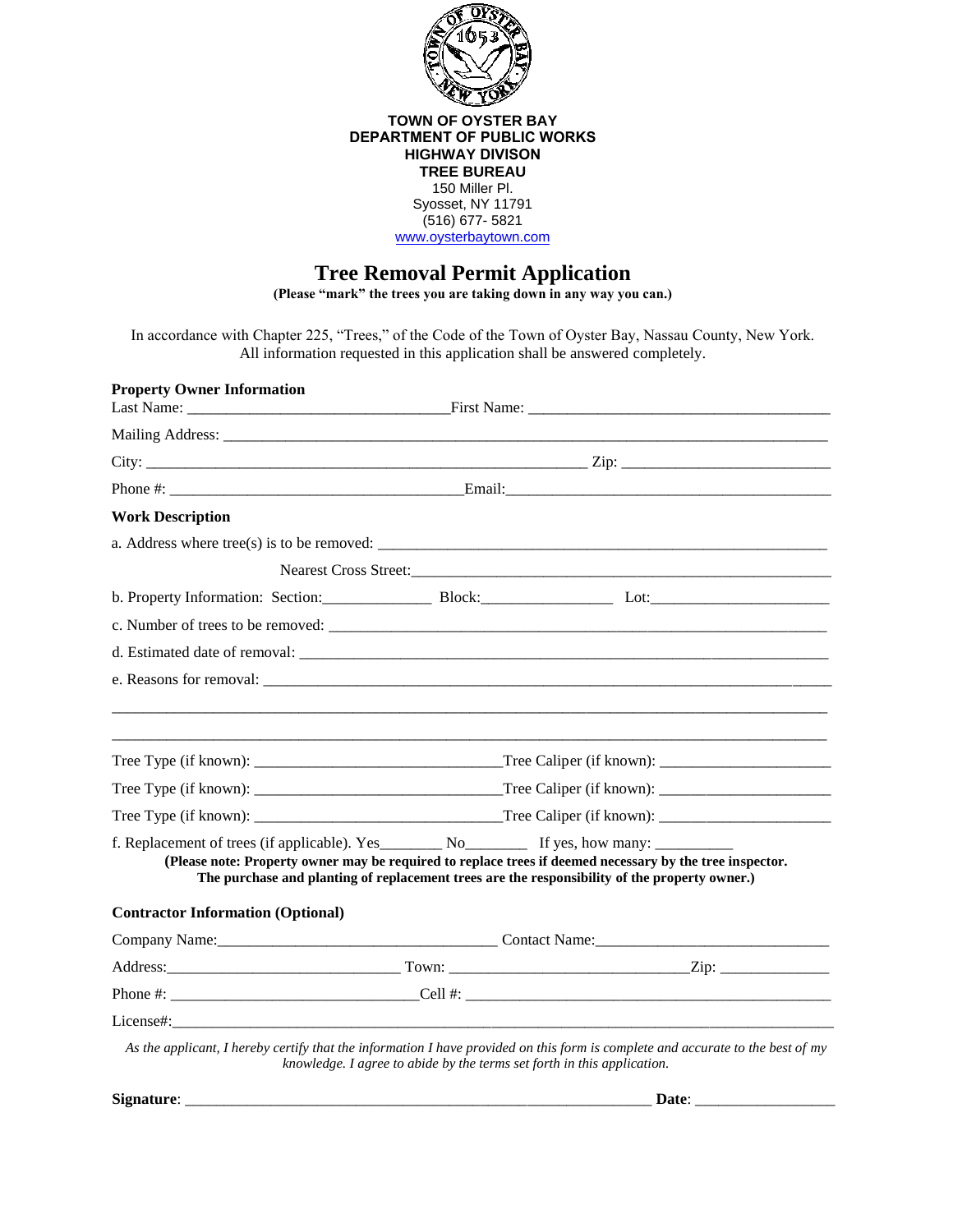

# **Town of Oyster Bay Department of Public Works Highway Division**

## **Tree Removal Affidavit**

The owner of the property and the undersigned agree to conform to all applicable laws of the Town of Oyster Bay, County of Nassau and State of New York.

#### **Homeowner**

State of New York)

County of \_\_\_\_\_\_\_) ss. (Stamp):

| (Address)                                                                                                           |                                                                                                          | in the State of |  |
|---------------------------------------------------------------------------------------------------------------------|----------------------------------------------------------------------------------------------------------|-----------------|--|
| (State)                                                                                                             | and that he/she is the owner in fee of all that certain lot, piece or parcel of land                     |                 |  |
| shown on the attached survey, situated, lying and being within the unincorporated area of the Town of Oyster Bay;   |                                                                                                          |                 |  |
| that the work proposed to be done upon the said premises will be done in accordance with the approved application   |                                                                                                          |                 |  |
|                                                                                                                     | and accompanying plans and hereby authorize (Homeowner Name)_________________________(applicant) to make |                 |  |
| application for a permit to perform said work in the foregoing application and accompanying plans; and that all the |                                                                                                          |                 |  |
|                                                                                                                     | statements herein contained are true to deponent's own knowledge.                                        |                 |  |
| Owner's Signature                                                                                                   |                                                                                                          |                 |  |

Sworn to before me this  $\frac{1}{\sqrt{1-\frac{1}{2}}\sqrt{1-\frac{1}{2}}\sqrt{1-\frac{1}{2}}\sqrt{1-\frac{1}{2}}\sqrt{1-\frac{1}{2}}\sqrt{1-\frac{1}{2}}\sqrt{1-\frac{1}{2}}\sqrt{1-\frac{1}{2}}\sqrt{1-\frac{1}{2}}\sqrt{1-\frac{1}{2}}\sqrt{1-\frac{1}{2}}\sqrt{1-\frac{1}{2}}\sqrt{1-\frac{1}{2}}\sqrt{1-\frac{1}{2}}\sqrt{1-\frac{1}{2}}\sqrt{1-\frac{1}{2}}\sqrt{1-\frac{1}{2}}\sqrt{1$ Notary Public's Signature\_\_\_\_\_\_\_\_\_\_\_\_\_\_\_\_\_\_\_\_\_\_\_\_\_\_\_\_\_\_\_\_\_\_\_\_\_\_\_\_\_\_\_\_\_\_\_\_\_\_\_\_\_\_\_\_\_\_\_\_\_\_\_\_\_

*MUST Have Affidavit Notarized*